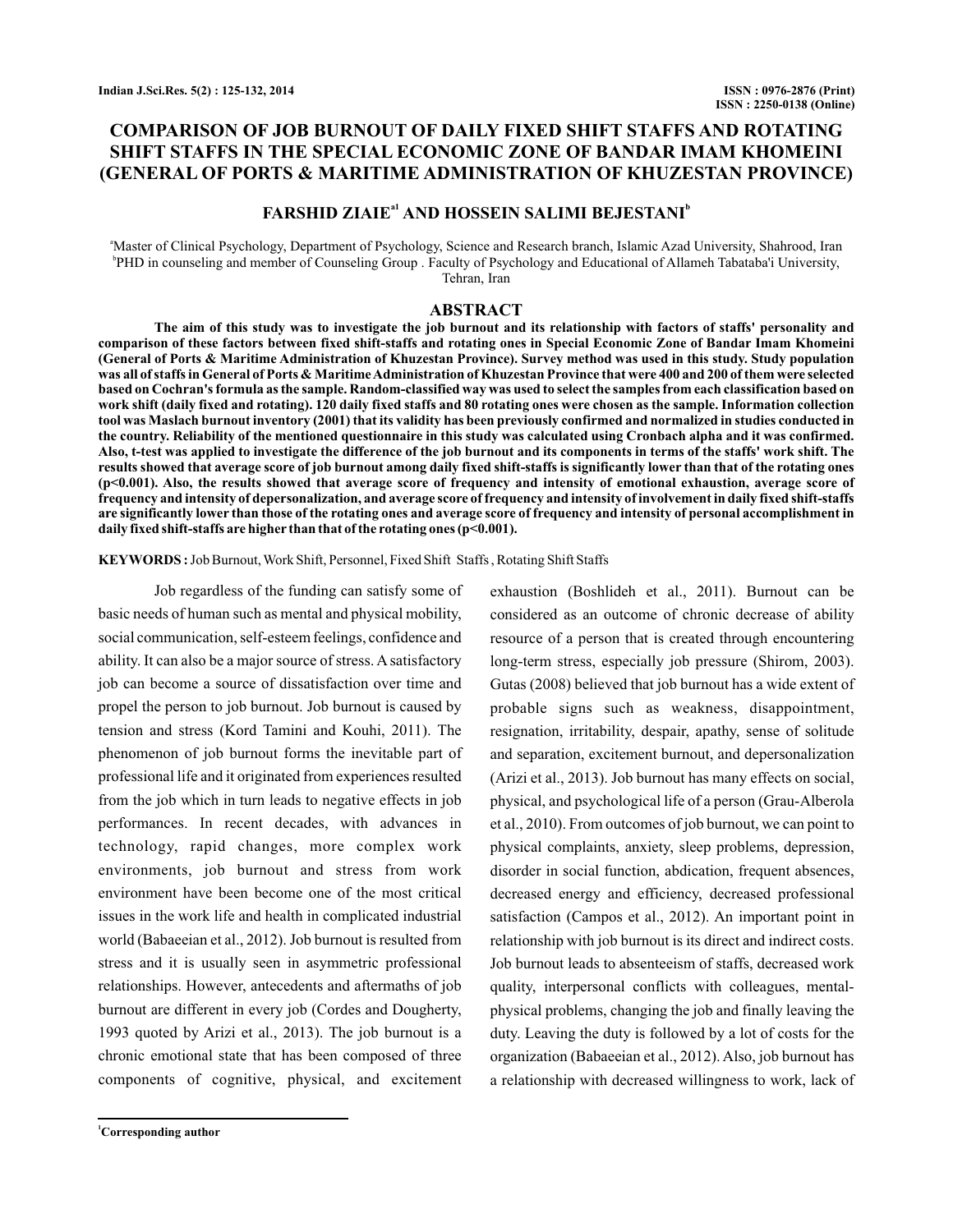job challenge, deterioration in Jobs, chaos, and psychological welfare (Montero-Marin and Garcia Campayo, 2010).And it is created when persons experience the cycle of lack of resources during a period of time (Arizi et al., 2013). Some of studies considered working shift as a harmful job factor and as one of the inevitable outcomes of technology. However, someone believe that working shift can have undesirable effects on human life from various aspects (Moonk and Folkard, 2005). Job burnout always imposes a lot of costs for staffs and the organization. Increased absenteeisms of staffs, endangering physical and mental health of staffs are such these costs (Babaeean et al., 2012; Montero Marin and Garcia Campayo, 2010). What is clear is that today society is an organizational community. Many scientists believe that the nature of today societies are established and organized by organizations in various forms with different aims, but undoubtedly all of them are conducted based on physical and mental efforts of labor. In general, we can say that the existence of efficient manpower is main excellence of an organization toward the other organizations (Kord Tamini and Kouhi, 2011). Therefore, protection of manpower and material resources and supplying health of workers, entrepreneurs, and employers either with attention to manpower or from aspect of preventing the waste of material resources has a great importance. These issues reveal the necessity of conducting this study. It is not yet determined that can working shift be effective on the occurrence of job burnout of staffs or not? And can the type of the job namely being daily and rotating be effective on the occurrence of job burnout? This study aims to investigate these points.

#### Research background

The study results of Nayoung et al. (2010) about effective individual and job factors on job burnout showed that age and job-based variables were the most significant indices of excitement exhaustion and depersonalization. In relation with individual success level, age and working hours were the most significant indices with a positive correlation. In a study Ozyurt (2006) investigated the job burnout in 598 physicians. The results showed that we can prevent job burnout by increasing job satisfaction. Also, the results

showed that more working shifts are accompanied by more depersonalization and excitement exhaustion and less personal adequacy. Also, study results of Ozyurt (2006) indicated that reduces working hours, no cosecutive shifts, and adding entertainment programs for staffs can prevent job burnout. Sharma et al. (2006) concluded from their study that working at night hours can increase the job burnout. The study results of Park and Lake (2005) that was conducted on 4320 nurses showed that the average working hours in a week is significantly related to hob burnout in nurses. The study result of Elpern and Covert (2005) also indicated that the probability of occurrence of job burnout will decrease with reduced working hours. In the study of Neirel, Shirom, and Ismaeel (2004) some questionnaires were sent in order to investigate the work pressure, job burnout, and job satisfaction for a random sample. These persons were specialist physician (ophthalmology, dermatologist, ENT specialist, obstetrician, cardiologist, and general surgeon). In obtained results, working shift and hours in a week have a positive and significant relationship with work pressure and burnout.

#### Method

The method of this study is a survey that is the most common method in quantitative researches. The population of the study is all personnel of General of Ports & Maritime Administration of Khuzestan Province that are more than 400. The volume of the sample was determined 200 based on Morgan Table. Random-classified way was used as the sampling method and the samples from each classification were selected based on working shift (daily and rotating). Thus, 120 daily fixed personnel and 80 rotating ones were chosen as the sample. In this study, Maslach burnout inventory (2001) has been used in order to collect data and information. Maslach et al. (2001) believe that MBI is only tool for assessment of job burnout aspects. MBI has been used in many studies related to Maslach burnout inventory or job burnout either abroad or in the country. The fourth component namely involvement is optional in this test. In most conducted studies that have selected Maslach burnout inventory, a 22-question form with three-components of emotional exhaustion, personal performance, and depersonalization was applied but in this study, Maslach 25-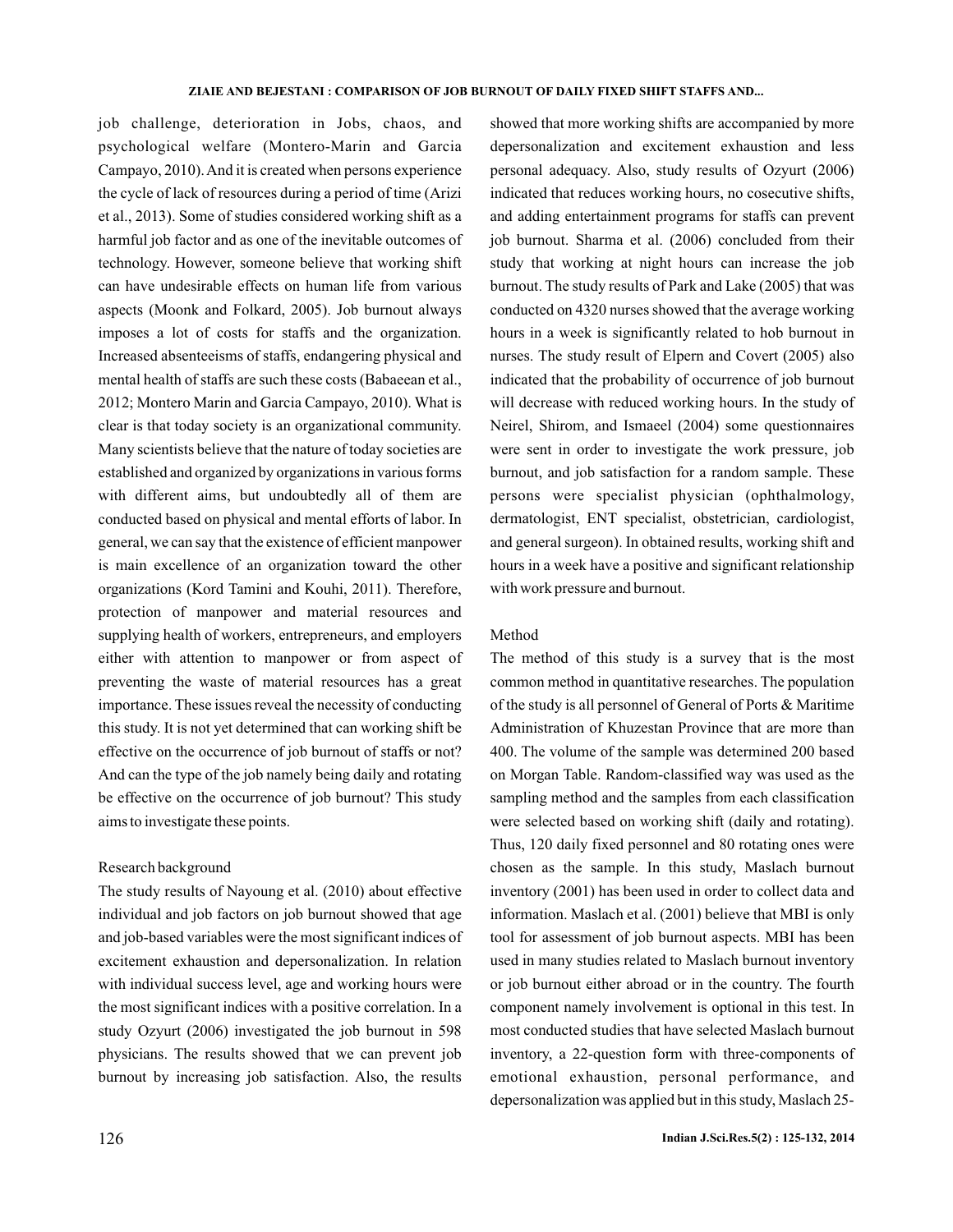question form containing four components as well as involvement component with three questions was used. This questionnaire has 25 questions. Nine questions are related to estimation of emotional exhaustion; 5 questions are related to assessment of depersonalization; 8 questions are in the field of personal adequacy; and 3 questions are about involvement. He states emotional exhaustion as mental stress and feeling pressure and destroying excitement resources in a person. Depersonalization is factually a negative and pessimistic attitude toward people. Reduced sense of personal adequacy is a decreased sense of merit and ability of successful implementation of a duty in doing a job with the others. The main focus of an involved person is on his/her own job and lives for his/her job and is immersed in his/her job (being eager in a job) (Maslach et al., 2001: 397-422). In every question, the person chooses an option from zero (never) to six (everyday). The total scores related to the questions of each aspects of job burnout are separately calculated. In emotional exhaustion aspect, the scores of 27 and higher, fewer than 16, and 17 to 26 indicate high, low, and medium level of emotional exhaustion, respectively. In depersonalization aspect, the scores of 13 and higher, fewer than 6, and 7 to 12 indicate high, low, and medium level of depersonalization, respectively. In personal adequacy aspect, the scores of 39 and higher, fewer than 31, and 32 to 38 indicates high, low, and medium level of personal adequacy, respectively. If emotional exhaustion or depersonalization of a person is in a high and low level, respectively it means he/she has a job burnout. Validity and reliability of the questionnaire was confirmed by Filian for first time in Iran who reported its reliability using 78 percent test-retest method and after that it has been used in many studies in Iran (Momeni et al., 2009: 116). Momeni et al. (2009) and Atef et al. (2006)

reported a high reliability of 0.80 for job burnout components. In this study, reliability coefficient was calculated using Cronbach alpha after completing 30 questionnaires by study samples. The reliability coefficient of job burnout, emotional exhaustion aspects, depersonalization, personal adequacy, and involvement were obtained 0.825, 0.820, 0.899, 0.836, and 0.789, respectively indicating acceptable reliability of the study questionnaires. Data analysis in this study has been presented using SPSS software release 19 in two descriptive and inferential sections. T-test was used in inferential section according to research hypotheses.

## Research findings

Among daily job staffs, 50 percent were Bachelor of Science, 20 percent were associate's degree, 15 percent were Diploma, and 15 percent were Master of Science/Art. Among rotating job staffs, 40 percent were Bachelor of Science, 30 percent were associate's degree, 16 percent were under Diploma, and 14 percent were Diploma.Among daily job staffs, 37 percent of respondents were 30 to 40 years old, 34 percent were 40 to 50 years old, 15 percent were higher than 50 years, and 14 percent were lower than 30 years. Among rotating job staffs, 57 percent of respondents were 30 to 40 years old, 22 percent were lower than 30 years old, 12 percent were higher than 50 years, and 7 percent were 40 to 50 years. Among daily job staffs, 65 percent of respondents were married and 35 percent of them were single. Among rotating job staffs, 57 percent of respondents were married and 42 percent of them were single. Among daily job staffs, 77 percent of respondents were male and 22 percent of them were female. Among rotating job staffs, 100 percent of respondents were male. Among daily job staffs, 35 percent of respondents had a work experience of 5 to 10 years, 25 percent had more than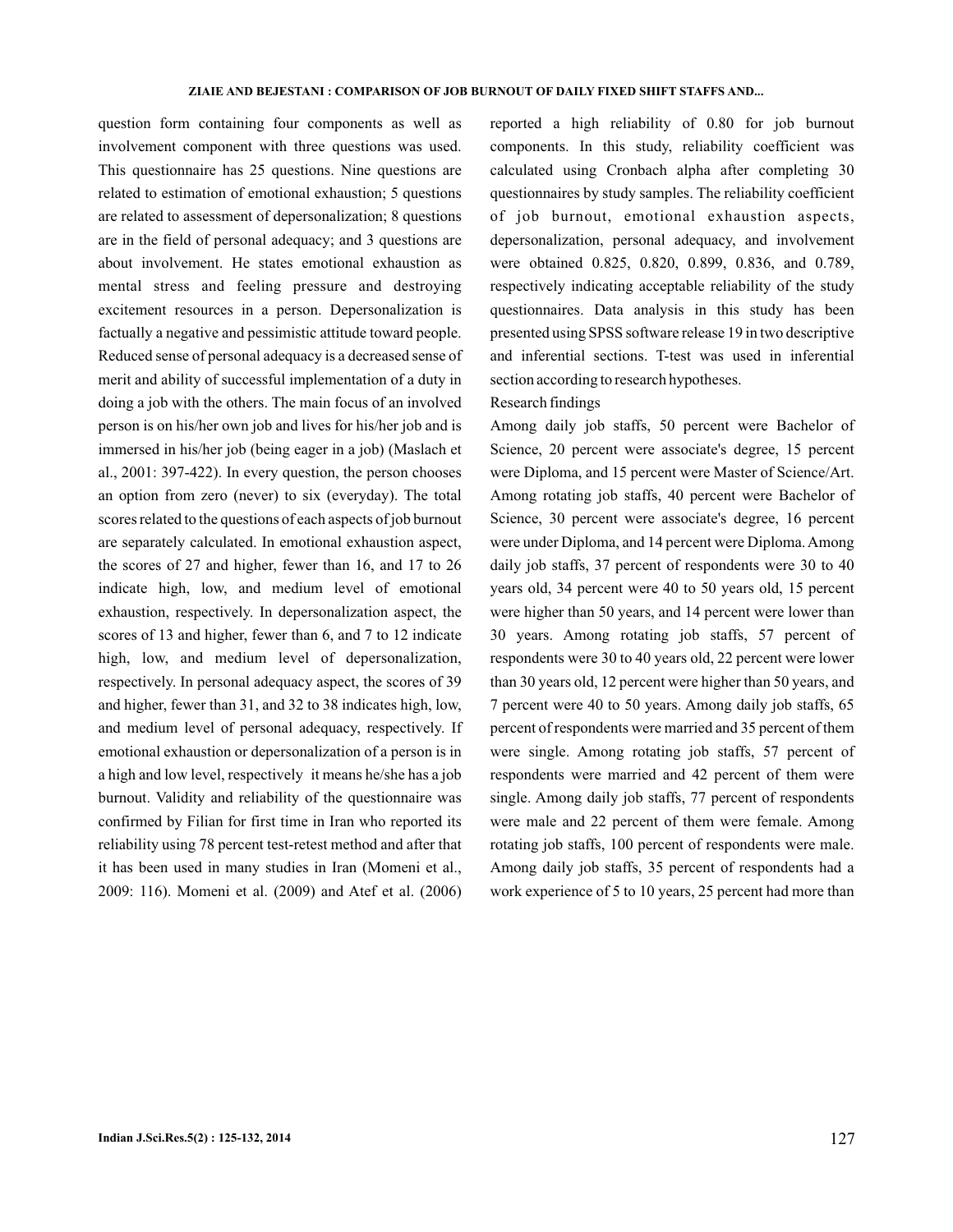#### **ZIAIE AND BEJESTANI : COMPARISON OF JOB BURNOUT OF DAILY FIXED SHIFT STAFFS AND...**

| <b>Job shift</b> |                 | <b>Frequency</b> | Percent | Valid percent | <b>Cumulative percent</b> |  |
|------------------|-----------------|------------------|---------|---------------|---------------------------|--|
|                  | With burnout    | o                | 5.0     | 5.0           | 5.0                       |  |
| Daily            | Without burnout | 114              | 95.0    | 95.0          | 100.0                     |  |
| fixed            | Total           | 120              | 100     | 100.0         |                           |  |
|                  | With burnout    | 23               | 28.8    | 28.8          | 28.8                      |  |
| Rotating         | Without burnout | 57               | 71.3    | 71.3          | 100.0                     |  |
|                  | Total           | 80               | 100.0   | 100.0         |                           |  |

**Table 1: Distribution of the Respondents' Job Burnout in Terms of Job Shift**

## **Table 2 : Descriptive Indices of Job Burnout Components (Frequency) in Terms of Job Shift**

|             | <b>Job shift</b>                 | <b>Number</b> | Average | <b>Standard deviation</b> |
|-------------|----------------------------------|---------------|---------|---------------------------|
|             | Emotional exhaustion (frequency) | 120           | 12.85   | 9.243                     |
| Daily fixed | Personal adequacy (frequency)    | 120           | 24.30   | 6.547                     |
|             | Depersonalization (frequency)    | 120           | 6.35    | 6.533                     |
|             | 120                              | 6.62          | 4.282   |                           |
|             | Emotional exhaustion (frequency) | 80            | 26.64   | 8.121                     |
| Rotating    | Personal adequacy (frequency)    | 80            | 18.57   | 2.049                     |
|             | Depersonalization (frequency)    | 80            | 11.61   | 6.586                     |
|             | Involvement (frequency)          | 80            | 10.86   | 5.096                     |

**Table 3 : Descriptive Indices of Job Burnout Components (Intensity) in Terms of Job Shift**

| Job shift   |                                  | Number | Average | Standard deviation |
|-------------|----------------------------------|--------|---------|--------------------|
|             | Emotional exhaustion (intensity) | 120    | 13.53   | 9.096              |
| Daily fixed | Personal adequacy (intensity)    | 120    | 26.62   | 7.153              |
|             | Depersonalization (intensity)    | 120    | 6.30    | 7.186              |
|             | Involvement (intensity)          | 120    | 6.83    | 4.975              |
|             | Emotional exhaustion (intensity) | 80     | 28.86   | 10.881             |
| Rotating    | Personal adequacy (intensity)    | 80     | 23.54   | 5.322              |
|             | Depersonalization (intensity)    | 80     | 12.57   | 8.011              |
|             | Involvement (intensity)          | 80     | 11.52   | 5.972              |

20 years work experience, 15 had 2 to 5 years, 12 percent had 10 to 15 years, 7 percent had 15 to 20 years, and 5 percent had lower than 2 years. Among rotating job staffs, 36 percent of respondents had a work experience of 5 to 10 years, 27 percent had 2 to 5 years work experience, 21 had 10 to 15 years, and 15 percent had 15 to 20 years. Among daily job staffs, the job responsibility of 42 percent of respondents were top expert, 35 percent were expert, 15 percent were technician, and 7 percent were workers. Among rotating job staffs, the job responsibility of 39 percent of respondents were expert, 36 percent were technician, and 25 percent were workers.

As can be seen in Table 1, among daily fixed staffs, 5 percent of respondents have job burnout and 95 percent do not have it.Among rotating staffs, 29 percent of respondents have job burnout and 71 percent do not have it.

As can be observed from Table 2, among daily fixed job staffs, the average frequency of personal adequacy, emotional exhaustion, involvement, and depersonalization is 24.3, 12.85, 6.62, and 6.35, respectively. Among rotating job staffs, the average frequency of personal adequacy, emotional exhaustion, involvement, and depersonalization is 26.64, 18.57, 11.61, and 10.86, respectively.

As can be observed from Table 3, among daily fixed job staffs, the average of personal adequacy, emotional exhaustion, involvement, and depersonalization is 26.62, 13.53, 6.83, and 6.3, respectively. Among rotating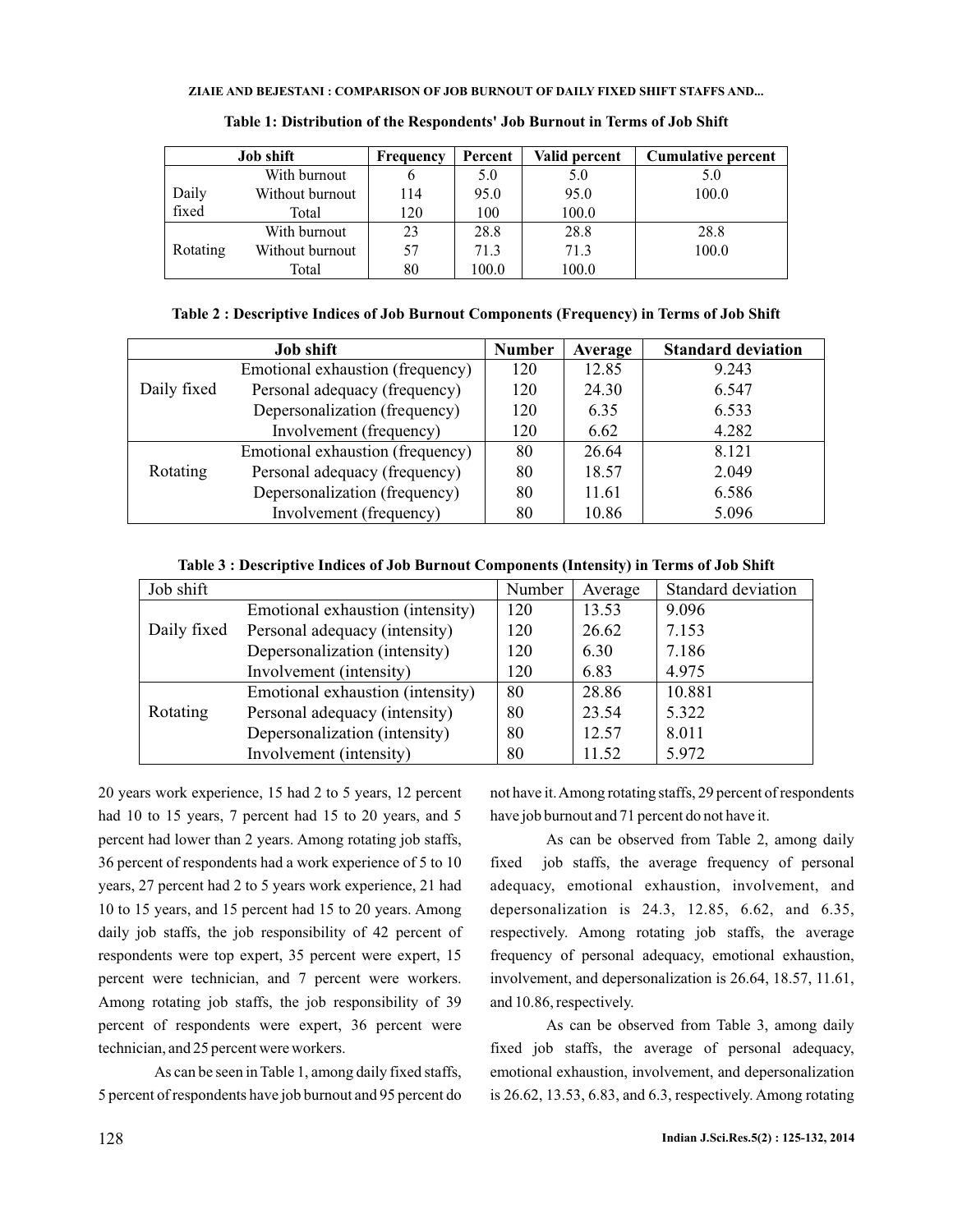|             | <b>Job shift</b> | <b>Number</b> | Average | Standard<br>deviation |                          | Level of<br>significance |
|-------------|------------------|---------------|---------|-----------------------|--------------------------|--------------------------|
| Job burnout | Daily fixed      | 120           | 50.13   | 13.839                | $\overline{\phantom{0}}$ | P< 0.001                 |
|             | rotating         | 80            | 67.69   | 17.956                | .794                     |                          |

**Table 4 : Comparing the Difference of Job Burnout Between Daily Working Shift Personnel and Rotating Ones**

| Table 5: Comparing the Difference of Frequency of Job Burnout Aspects Between Daily Working Shift |  |
|---------------------------------------------------------------------------------------------------|--|
| <b>Personnel and Rotating Ones</b>                                                                |  |

| Frequency         | <b>Job shift</b> | <b>Number</b> | Average | <b>Standard</b> | t         | <b>Level of</b> |
|-------------------|------------------|---------------|---------|-----------------|-----------|-----------------|
|                   |                  |               |         | deviation       |           | significance    |
| Emotional         | Daily fixed      | 120           | 12.85   | 9.243           | $-10.839$ | P < 0.001       |
| exhaustion        | rotating         | 80            | 26.64   | 8.121           |           |                 |
| Personal adequacy | Daily fixed      | 120           | 24.30   | 6.547           | 7.572     | $P \le 0.001$   |
|                   | rotating         | 80            | 18.58   | 2.049           |           |                 |
| Depersonalization | Daily fixed      | 120           | 6.35    | 6.35            | $-5.554$  | P < 0.001       |
|                   | rotating         | 80            | 11.61   | 11.61           |           |                 |
| Involvement       | Daily fixed      | 120           | 6.63    | 6.63            | $-6.133$  | P < 0.001       |
|                   | rotating         | 80            | 10.86   | 10.86           |           |                 |

**Table 6 : Comparison of the Difference of Job Burnout Aspects Between Daily Fixed Shift Personnel and Rotating Ones**

| <b>Intensity</b>  | <b>Job shift</b> | <b>Number</b> | Average | <b>Standard</b><br>deviation | $\mathbf{t}$ | <b>Level of</b><br>significance |
|-------------------|------------------|---------------|---------|------------------------------|--------------|---------------------------------|
| Emotional         | Daily fixed      | 120           | 13.53   | 9.096                        | $-10.791$    | P < 0.001                       |
| exhaustion        | rotating         | 80            | 28.88   | 10.881                       |              |                                 |
| Personal adequacy | Daily fixed      | 120           | 26.63   | 7.153                        | 3.299        | P < 0.001                       |
|                   | rotating         | 80            | 23.54   | 5.322                        |              |                                 |
| Depersonalization | Daily fixed      | 120           | 6.30    | 7.186                        | $-5.777$     | P < 0.001                       |
|                   | rotating         | 80            | 12.58   | 8.011                        |              |                                 |
| Involvement       | Daily fixed      | 120           | 6.83    | 4.975                        | $-6.036$     | P < 0.001                       |
|                   | rotating         | 80            | 11.53   | 5.972                        |              |                                 |

job staffs, the average of personal adequacy, emotional exhaustion, involvement, and depersonalization is 28.86, 23.54, 12.57, and 11.52, respectively.

As can be seen in Table 4, the average of two groups is different from each other. The average of job burnout in daily fixed working shift personnel is significantly lower than that of the rotating ones ( $p<0.001$ ).

As can be seen in Table 5, the average of two groups in frequency of emotional exhaustion, personal adequacy, depersonalization, and involvement from job burnout aspects is different from each other. The average of frequency of personal adequacy, frequency of depersonalization and frequency of job involvement in daily fixed working shift personnel are significantly lower

than that of the rotating ones ( $p<0.001$ ). Also, frequency of personal adequacy with daily fixed working shift is significantly higher that than of the ones with rotating working shift (p<0.001).

As can be seen in Table 6, the average of two groups in emotional exhaustion, personal adequacy, depersonalization, and involvement from job burnout aspects is different from each other. The average of personal adequacy, depersonalization and job involvement in daily fixed shift personnel are significantly lower than that of the rotating ones ( $p<0.001$ ). Also, personal adequacy with daily fixed working shift is significantly higher that than of the ones with rotating shift  $(p<0.001)$ .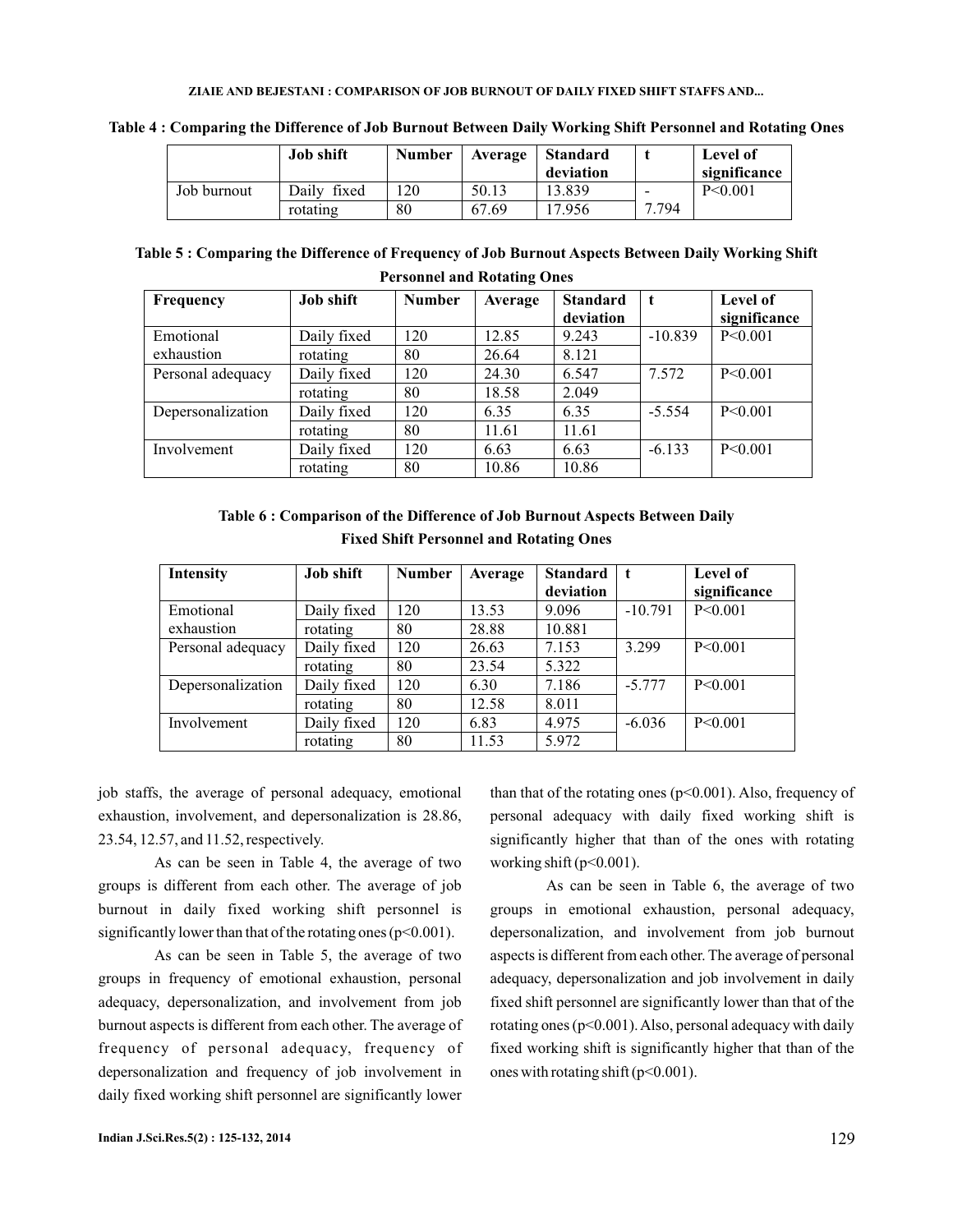## **DISCUSSION AND CONCLUSION**

The results of the present research showed that the average job burnout among daily fixed shift staffs is less than that of the rotating job personnel. Also, the results showed that significant difference in the frequency of respondents' emotional exhaustion in terms of working shift. And the mean frequency of emotional exhaustion in daily occupations is less than that of the rotating jobs. The frequency of personal adequacy is different in terms of working shift and the average personal adequacy in daily jobs in more than that of the rotating ones. The frequency of depersonalization is different in terms of working shift and the average depersonalization in daily fixed shift in less than that of the rotating ones. The frequency of involvement in the daily fixed shift is less than that of the rotating ones. Intensity of emotional exhaustion is different in terms of working shifts. And the average intensity of emotional exhaustion in daily occupations is less than that of the rotating ones. Intensity of personal adequacy is different in terms of working shift.

Intensity of personal adequacy is different in terms of working shift; average of personal adequacy in daily jobs is more than rotating ones. Depersonalization differs greatly depending on the working shift. Average of depersonalization at daily jobs is less than that of the rotating ones. Intensity of involvement differs depending on the working shift and average intensity of involvement in the daily jobs is less than that of the rotating ones. Ozyurt Studies (2006) are consistent with the findings of the present research in this area. Results of Ozyurt (2006) showed that more working shifts are accompanied by more depersonalization and more emotional exhaustion and less personal adequacy that this finding is consistent with our results. Also, the results of Ozyurt (2006) suggest that the reduction in working hours and lack of consecutive shifts and adding entertainment programs for staffs can prevent the occurrence of job burnout. Results of Nayoung et al. (2010) also showed the higher personnel working hours, the more job burnout, emotional exhaustion and depersonalization, and they work continuously for three working shifts and have more working hours than that of the fixed shift ones. Hence, this finding is consistent with our night shift work could increase the level of job burnout that is confirmed in this study and hence this finding is consistent with the findings of the present research. Results of Park and Lake (2005) also showed that the average work hours in a week is significantly related to job burnout of personnel and inherently rotating personnel assign their time in work week to the work and therefore the occurrence of job burnout is more possible among them. The results of Elpern and Covert (2005) also indicate that the probability of job burnout will be decreased with reducing work hours. These findings are in consistent with the present study. The study of Neirel, Shirom, and Ismaeel (2004) that was performed on the physicians showed that shift and work hours in a week have a positive significant relationship with work pressure and job burnout that this finding is in consistent with the present study. Based on his results, Bulik (2003) reported that the more stress, the more burnout and emotional exhaustion and depersonalization. It can maybe interpreted that because rotating personnel are far from their own family in work hours, they must bear more concerns and stresses; thus, they are more exposed to job burnout and regarding this that they are working in compressed work hours it can be probably said that they bear more job stress and these are underlying occurrence of more job burnout among them. The results of Sotoudeh Asl and Bakhtiari (2006) showed that enhancement of work hours more than 8 hours per day significantly leads to job burnout and emotional exhaustion. Also, the results of this study indicated that emotional burnout among is more among rotating staffs. This finding is in consistent with the present study. Also in this relation, Sotoudeh Asl and Bakhtiari (2006) reported that attention to the development of interpersonal relationships, control, and change of factors such as shift and work hours can result in reduction of job burnout and increase of advancement level and personal improvement of staffs. Average of openness with respect to experience in daily jobs is more than that of the rotating jobs. Shifts are substantially abnormal and unusual. Humans are working day and day-oriented from a biological perspective. The researches show that shift bearing of various people are different from each other.

results. Sharma et al. (2006) concluded in their study that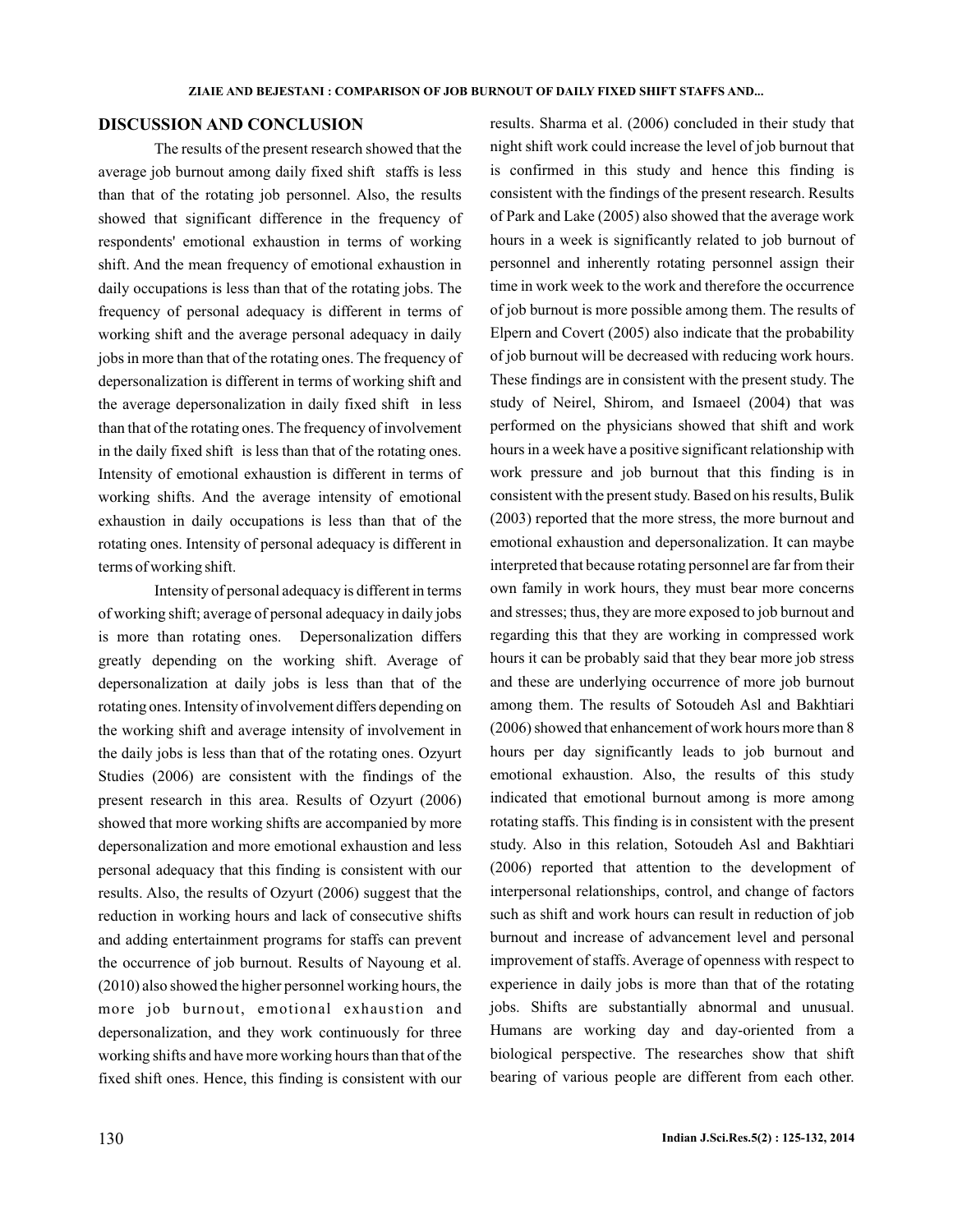#### **ZIAIE AND BEJESTANI : COMPARISON OF JOB BURNOUT OF DAILY FIXED SHIFT STAFFS AND...**

While some of shift workers experience some problems just after several months, the others may be always healthy during their work way. In other words, some people adapt with shift working well while some cannot basically adapt. Those who cannot adapt will encounter with many problems. What is concluded from the findings is that work shift is effective on job burnout and rotating personnel are in job burnout danger more daily fixed shift ones. Policy makers and planners can use the findings of the present study to improve mental health in workplaces. More job burnout of rotating staffs can be due to the work pressure and their increased work hours in workplaces. Personal adequacy was also low in staffs that could be due to the less attention to them in support and persuasive issues and less use of their viewpoints in workplaces despite of their great efforts. This phenomenon must be eliminated considering different levels of job burnout in personnel and its outcome on the quality of personnel efficiency and absence of staffs in work using adopting moderator and preventive ways. Strategies for reducing and controlling occupational stressful factors such assigning a percentage of the welfare budget to the personnel, increased financial and moral incentives for staffs on various occasions, creating sports clubs and recreation, providing labors, financial and spiritual supports of personnel by managers, holding regular meetings between managers and staff, training problem solving skills, stress management, increased wages and benefits, employee participation in professional and organizational decision-making and publishing various social and cultural issues about staffs, and training staffs are some ones. Finally it is recommended that regarding high levels of emotional exhaustion and reduced personal adequacy achieved and of proven role of staff burnout in reducing personnel efficiency, more attention by the authorities and stakeholders will be taken to improve conditions in the workplace. Attention to the views of staffs and the exerting their ideas as possible by the authorities can be effective on improving their performance and reducing job burnout aspects. According to findings of the study, more awareness, studying factors of making job burnout, adopting tact in the field of prevention, control, training the methods and correct skills for coping with stress and

eliminating factors predisposing this phenomenon are considered of the other necessities.

## **REFERENCES**

- Atef, L., Rooh Al Amin, M., Noori, A., Molavi, H., 2006. Job burnout and job satisfaction of general surgeons and physicians of Isfahan, Knowledge and research in applied psychology, period 8, No. 29, pp. 129-151.
- Arizi, H., Noori, A., Zareh, R., Amiri, M., 2013. Metaanalysis of studies about relationship of job burnout with mental health, Scientific-Research Journal of Social Welfare, 13th year, No. 48, pp. 91-110.
- Babaeeian, A., Mohammadi Mehmoee, A., Alizadeh, H., Karami, Z., 2012. Effect of work conflict-family and job stress on the job burnout of NAJA staffs, Journal of social order, 4th year, No. 4, pp. 35-52.
- Boshlideh, q., Taghipour, M., Hashemi Sheikh Shabani, S. E., Jazayeri, S. Z., 2011. Investigating the relationship of job burnout and general health of female teachers in guidance level, Journal of applied consultation of Shahid Chamran University, 1st period, 1st year, No. 1, pp. 122-144.
- Bulik, N., 2003. Perceived job stress, personality traits and burnout syndrome in police officers. Institute of psychology, Łodź: University Press, 91106.
- Campos JA, Jordani PC, Zucoloto ML, Bonafé FS, Maroco J., 2012. Burnout syndrome among dental students. Rev ras Epidemiol;15(1):155-65.
- Elpern E, Covert B., 2005. Moral distres of staf nurses in a medical intensive care unite. American Journal of Critcal Care.14(6):523-30.
- Grau-Alberola E, Gil-Monte PR., Garcia-Juesas JA, Figueiredo-Ferraz H., 2010. Incidence of burnout in Spanish nursing professionals: a longitudinal study. Int J Nurs Stud; 47(8):1013-20.
- Kord Tamini, B., Kouhi, M., 2011. Investigating the relationship of organizational commitment with job burnout and organizational spirituality among post office staffs in Zahedan and Gorgan provinces, General Management Research, 4th year, No. 14, pp. 129-144.